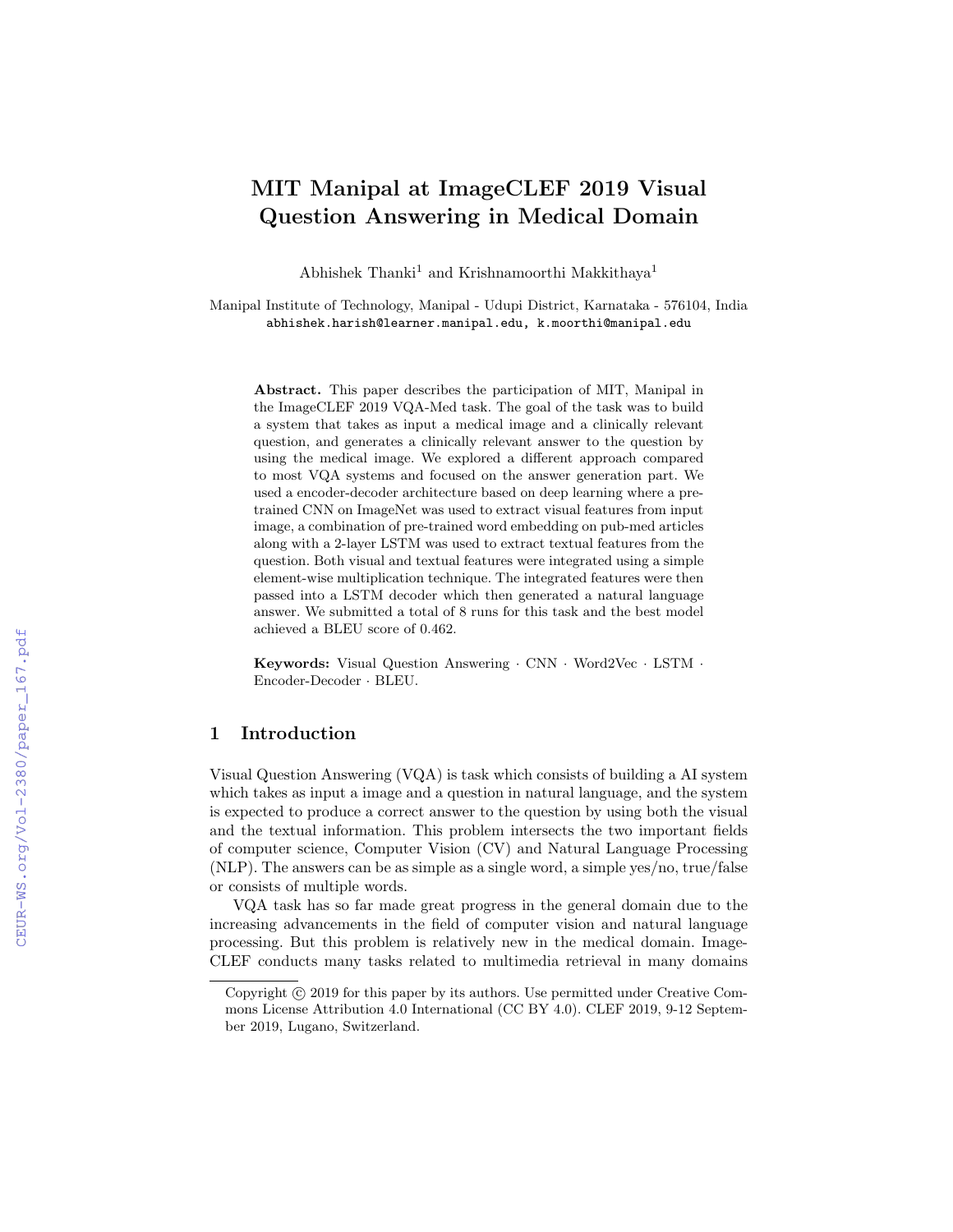such as medicine, security, lifelogging, and nature [1]. Visual Question Answering in Medical domain is one such task and this is the second year, the VQA-Med task [2] has been introduced after last years success. Given a medical image and a clinically relevant question in natural language about the image, the task was to build a system that would produce a clinically relevant natural language answer to the question by using the image.

In this paper, we discuss our approach to build such a system which was inspired by VQA research in general domain [3] and sequence generation task in the natural language processing field [4]. We built a encoder-decoder architecture using the recent advancements in the field of deep learning. The model consists of a pre-trained Convolutional Neural Network (CNN) on ImageNet, a pre-trained word2vec model trained on pud-med articles [5] to extract word embeddings, and two Long Short Term Memory (LSTM) models. Image features were extracted using a pre-trained CNN on ImageNet. We tested with two architectures, VGG19 and DenseNet201 [6][7]. Question features were extracted by using pre-trained word2vec model and a 2-layer LSTM network. Both visual and textual features were integrated by using element-wise multiplication and resulting features were fed to a LSTM sequence generating network to produce the output answers.

This paper is organized in the following manner: Section 2 provides a information regarding the dataset provided for this challenge. Section 3 presents related work done which inspired us our model architecture. Section 4 describes our method of using a encoder-decoder architecture. Section 5 describes our experiments and corresponding results our model achieved. Finally, we conclude the paper in Section 6 by discussing the task, our method, and future improvements.

### 2 Dataset Description

In VQA-Med 2019 challenge, three datasets were provided:

- $\blacksquare$  The training set consisted of 3,200 medical images with 12,792 questionanswer pairs.
- The validation set consisted of 500 medical images with 2,000 questionanswer pairs.
- The test set consisted of 500 medical images with 500 question-answer pairs.

Furthermore, the data in the dataset can be divided into four main categories as follows:

- 1. Modality: This category includes questions based on images of structural or functional parts of the body. For example: ultrasound, CT, etc.
- 2. Plane: Questions in this category consists about the plane of the medical image. This is important because different projections allow for depicting different tissues. For example: axial, sagittal, etc.
- 3. Organ System: Questions in this category consists on the different organs in the human body. For example: breast, skull and contents, etc.
- 4. Abnormality: Questions in this category consists of detecting any abnormality present in the input image and identifying the type of abnormality.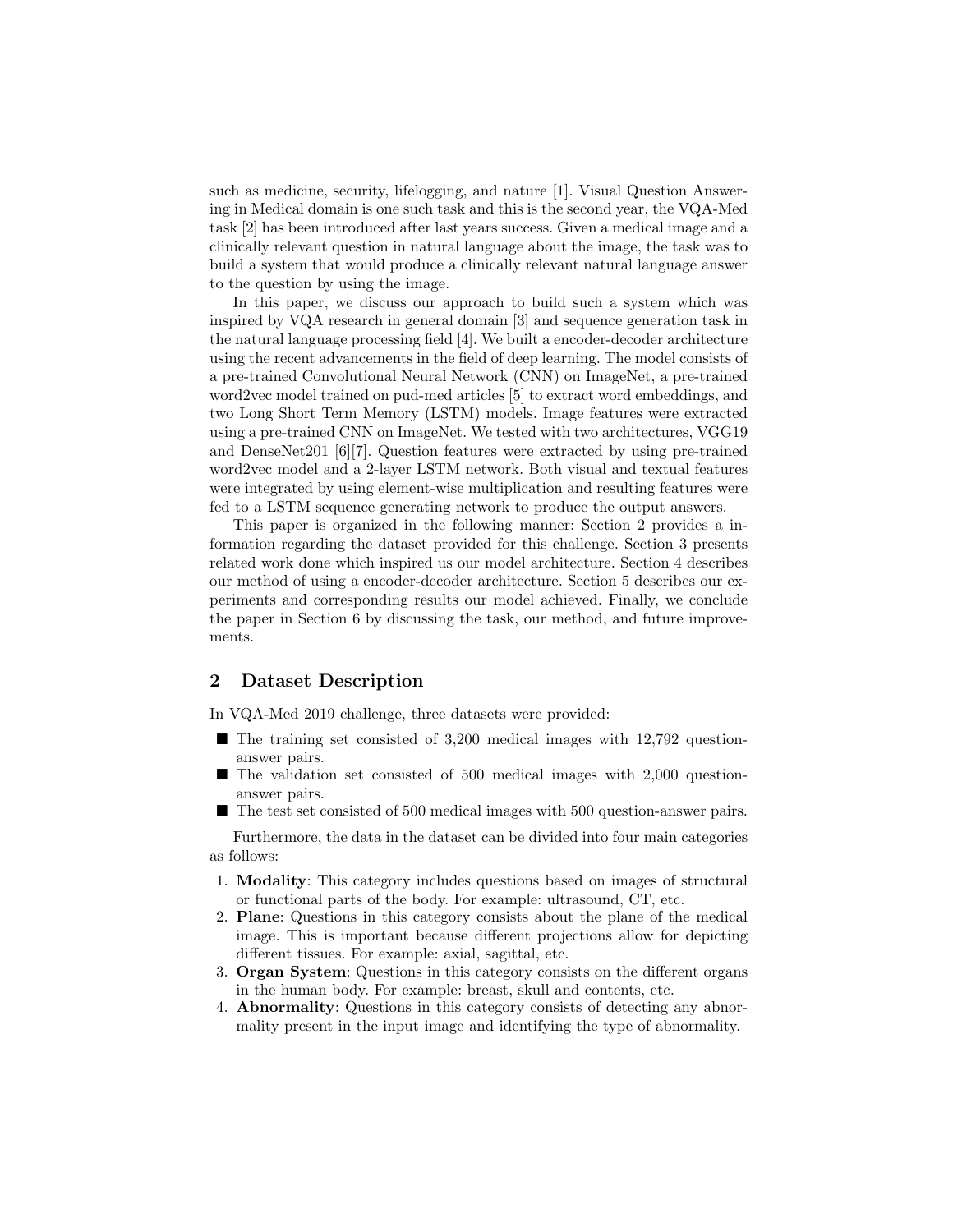# 3 Related Work

VQA in general domain is not a new problem and the data available is much more compared to VQA in medical domain. Due to these reasons a lot of work has been done in the general domain. Our work in this paper takes inspiration from various resources. First, we are inspired by the simplicity in the baseline model from [3] which still achieved good accuracy. Second, since the words used in the medical domain are quite different compared to general English this means that a word2vec trained on English language does not produce vectors that can best encode the questions and hence we used a word2vec model trained on pub-med articles for encoding the question tokens. Third, while a lot of models developed on VQA general domain use multi-class classification to generate answers, we chose a different approach of using sequence generation to generate the answers since it made more intuitive sense to us.

# 4 Methodology

Our system consists of two main components: encoder and decoder. The encoder part consists of 3 sub-components: transfer learning to extract features from images, word2vec  $+$  2-layer LSTM to extract features from questions, and element-wise multiplication to fuse the visual and textual features. The decoder part consists of a sequence generating LSTM network which generates the output answers to the input question and image. Fig. 1 shows the high-level architecture of our system.

#### 4.1 Encoder

The encoder part of the model consists of:

- Pre-trained CNN on ImageNet: Deep CNNs trained on large-scale datasets such as ImageNet have demonstrated to be excellent at the task of transfer learning and this is why we chose transfer learning using a pre-trained CNN to extract visual features. For this purpose we experimented with VGG-19 [6] and DenseNet-201 [7] architectures. For VGG-19, we extracted the output features from its last hidden layer while in case of DenseNet201, we extracted the output features from conv5\_block32\_concat layer output. These extracted features were then passed through a dense layer which was trainable to get the final output visual features in various dimensions such as 128, 256, and 512.
- Pre-trained word2vec model + 2-layer LSTM network: To extract features from the input question, we pre-processed by building a custom function which cleans the input sentence and outputs a list of tokens. These tokens were then converted to vector form by using a pre-trained word2vec model [8][9][10]. These vectors were then passed through a 2-layer LSTM network to produce the output textual features. The reason why we chose LSTM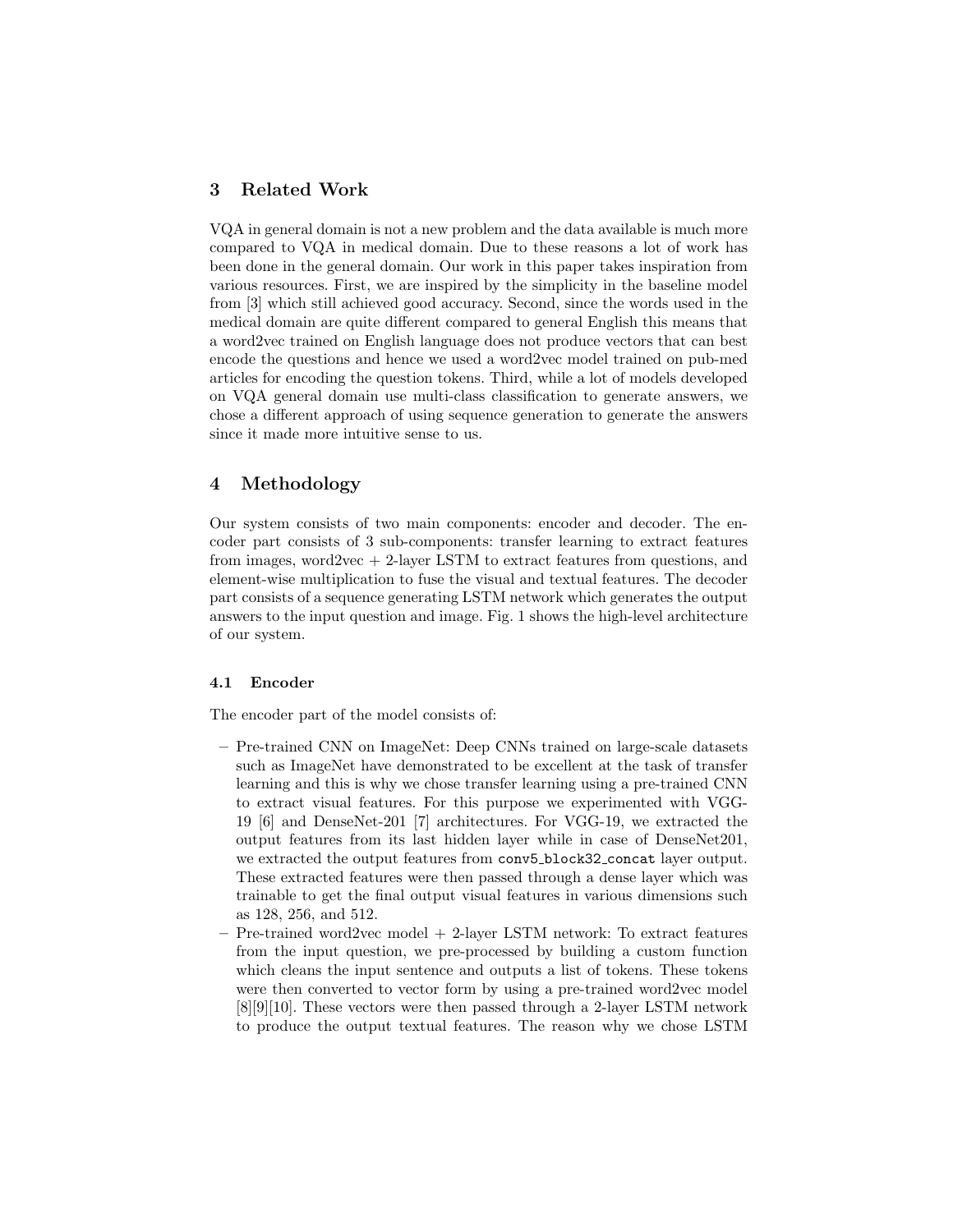

Fig. 1. Higher level architecture of the best model

network was due to the networks ability to model complex relationships within the same sentence and also because it is not affected by the vanishing gradient problem [11][12].

– Feature fusion: Here, we used a simple element-wise multiplication technique to combine the visual and textual features.

## 4.2 Decoder

The decoder part of the model consists of a LSTM network. This network takes as input the output features from the decoder part as well as the state of the second LSTM. The sequence generation step is started by providing as input a special token <SOS>. Subsequent output tokens produced by the model are fed back into the model to produce the next token. This process is continued until a certain number of tokens are produced or a special token called <EOS> is predicted.

## 5 Experiments and Result

We submitted eight runs to ImageLCEF 2019 VQA-Med:

- 1. VGG19-N128: This run used a VGG-19 for transfer learning and the number of neurons set in the encoder LSTM networks, the 2 dense layers, and the decoder LSTM network was 128. This network was trained for 100 epochs.
- 2. VGG19-N256: This was same as run number one except that the number of neurons were 256 and it was trained for 200 epochs.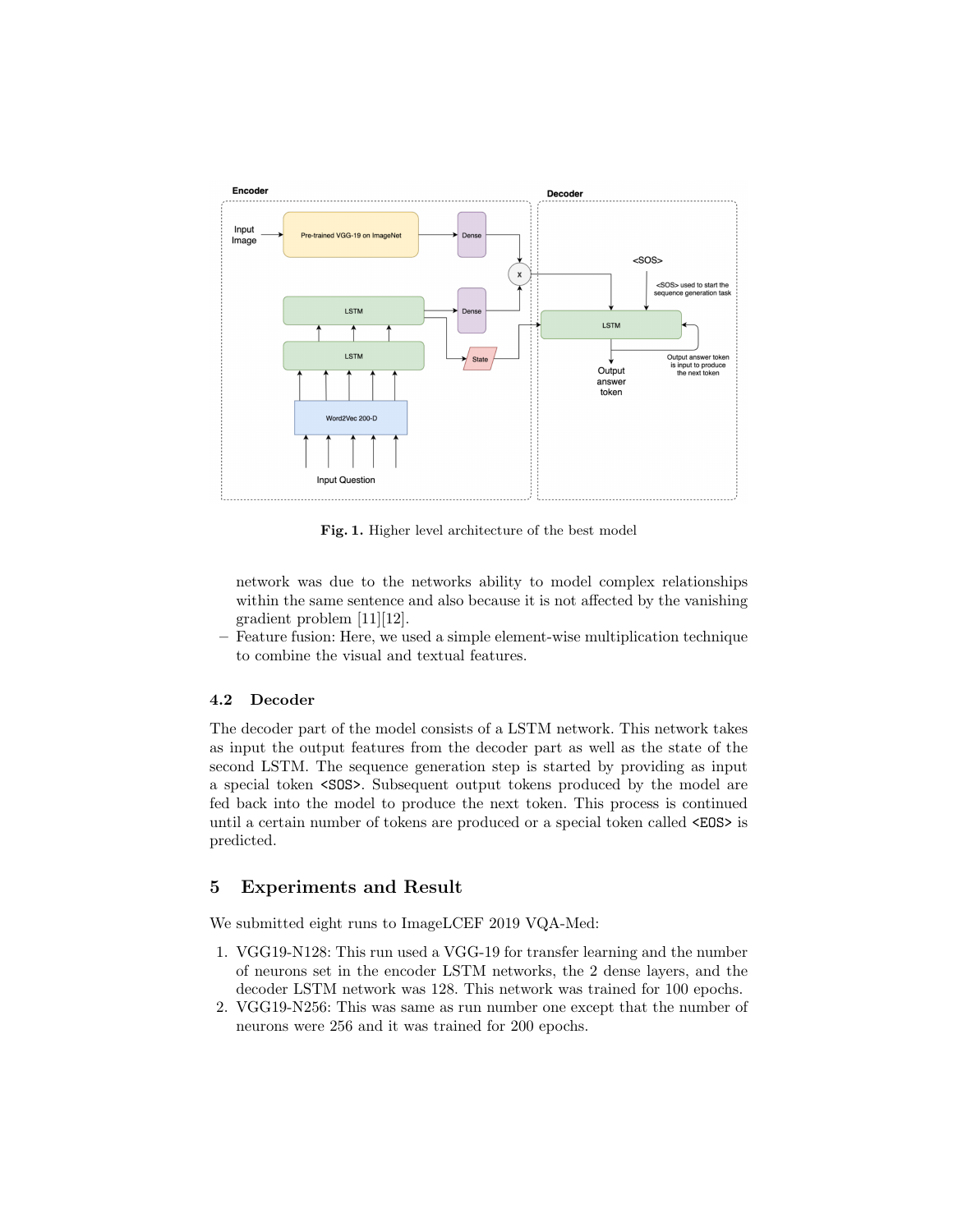- 3. VGG19-N256-Dropout: This run was same as run number two except that a dropout of 0.2 was used in the dense layers and it was trained for 150 epochs.
- 4. DenseNet201-N256: This run used a DenseNet-201 for transfer learning and the number of neurons set in the encoder LSTM networks, the 2 dense layers, and the decoder LSTM network was 256. This network was trained for 150 epochs.
- 5. DenseNet201-N256-D400: This run was similar to run five except that it used the embedding dimension used was 400 instead of 200 which was used in all the previous experiments.
- 6. DenseNet201-N256: This run was similar to run five except that the network was trained for 200 epochs.
- 7. DenseNet201-N128: This run was similar to run five except that the number of neurons were 256.
- 8. VGG19-N128: This run was identical to the first run.

|                | No. Model                              |                | <b>BLEU</b> Strict accuracy |
|----------------|----------------------------------------|----------------|-----------------------------|
| 1              | VGG19-N128                             | 0.462 0.15     |                             |
| $\overline{2}$ | $\rm{VGG19-N256}$                      | $0.433$ 0.126  |                             |
| 3              | $\overline{\text{VGG19-N256-Dropout}}$ | 0.453          | 0.142                       |
| $\overline{4}$ | $DenseNet201-N256$                     | 0.455          | 0.158                       |
| 5              | $ DenseNet201-N256-Dropout 0.453 $     |                | 0.16                        |
| 6              | DenseNet201-N256-D400                  | 0.447          | 0.15                        |
| 17             | DenseNet201-N256                       | 0.301          | 0.098                       |
| 8              | VGG19-N128                             | $0.462\, 0.15$ |                             |

Table 1. Result of all the runs

The VGG19-N128 model achieves the best BLEU score while DenseNet201- N256-Dropout achieves the best strict accuracy. Table 1 shows the result achieved by all models on the test set.

# 6 Conclusion

This paper describes our participation in the ImageCLEF 2019 VQA-Med challenge. We used a pre-trained CNN on ImageNet dataset to extract textual features, a word2vec + 2-layer LSTM network to extract textual features, and a sequence generating LSTM network to generate the output answer tokens. Our approach was different and instead focused on using sequence generation to generate the answers while using a simple element-wise multiplication technique to integrate the visual and textual features. While we would have liked to try out attention based techniques to integrate visual and textual features but we weren't able to do so due to the timing limitation. This is something which we will explore in the future to improve the model.